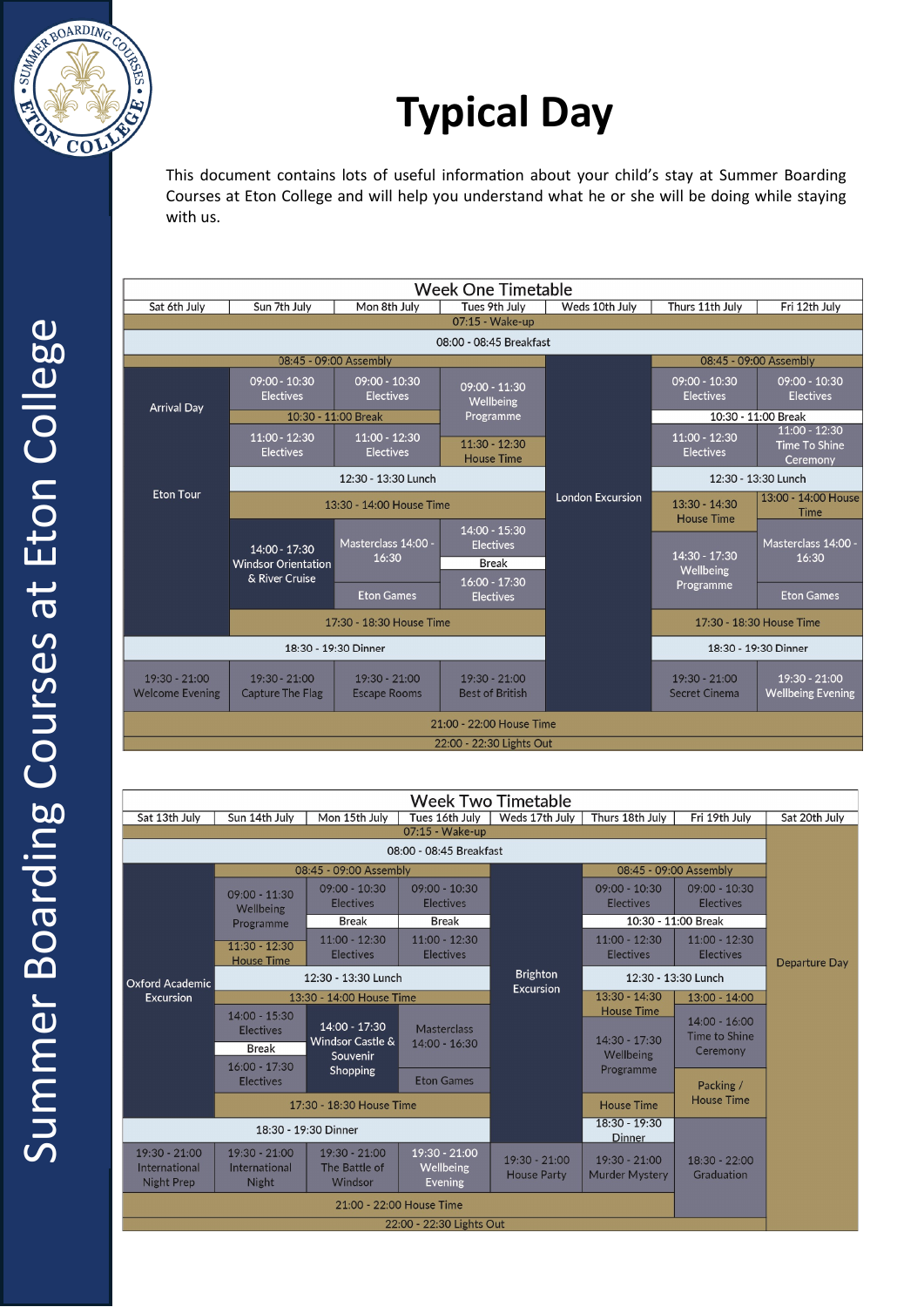

## **The Arrival Day**

The arrival day at Summer School is a very exciting, busy day and if your child has never been to Summer School before it is useful to know what to expect. If you have booked one of our airport transfers then your child will be met in the Arrivals Hall of the airport by a member of our staff. Your child will then be accompanied either to our Welcome Club, where they can have some refreshments and meet some other students before they go to the school, or they will be taken directly to the coach.

Whether they arrive via one of our transfer services or you bring them personally, all students are welcomed and checked-in on arrival at the school.

During the afternoon and evening there will be some informal activities taking place (such as team games, sports or arts and crafts) so depending on what time your child arrives at the school he or she will be able to join in. Refreshments are available throughout the day for arriving students and parents. The first available main meal for new arrivals will be lunch.

As students will be arriving throughout the day and evening, it will feel like a very relaxed day. Some students do not arrive until later in the evening, so the main welcome and induction to the course will take place the morning after the arrival day. However there will be an informal welcome in each boarding house on the arrival evening, for all the students to get to know their House Parent.

## **The Induction Day**

The day after the arrival day is when students will get to find out more about their stay with us. This is known as the 'Induction Day' and there will be a lot happening. After all the students have been woken up in their boarding houses by their House Parent and other members of our staff team it's time to go to the dining hall for breakfast.

Following breakfast the students will have a Welcome Talk which will be delivered by the Summer School Director and the other Managers. Here the students will be introduced to our wonderful and friendly staff team and will be given an introduction to the Summer School.

As students have been placed into classes before the summer using the results of their online English language assessment, they will go straight into their first morning lesson after the Welcome Talk. After their morning lessons, all students have lunch together in the dining room followed by some free time in their boarding house.

During the afternoon, the students will be offered a range of activities from our Multi-Activity Programme. This is a great opportunity for the students to continue getting to know their new friends with the focus on everybody getting involved and having fun as a group. This atmosphere continues into the evening and after dinner as a school there will be some house time followed by an evening activity for everyone to take part in.